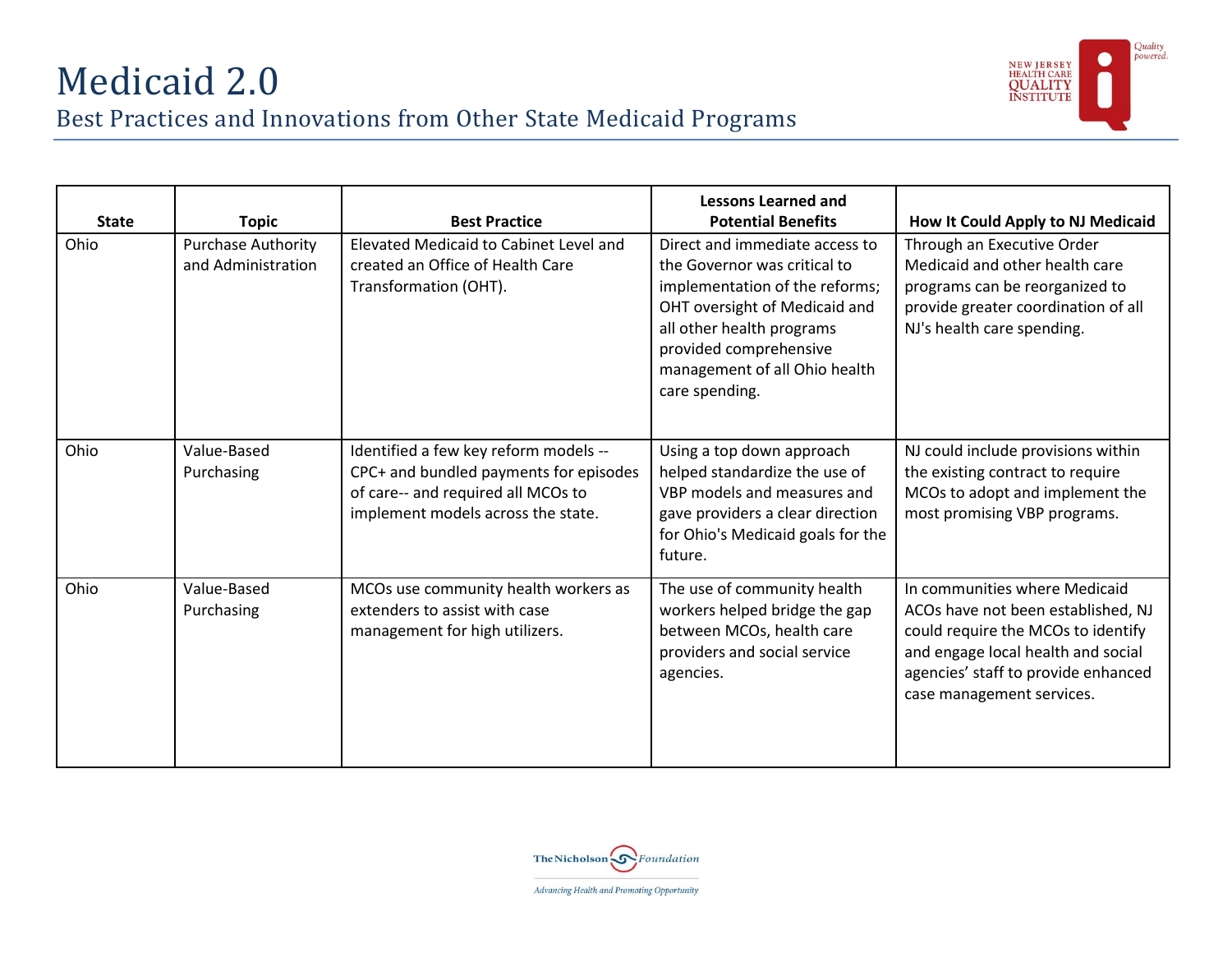| Massachusetts | Value-Based<br>Purchasing | To receive DSRIP funding, all ACOs (both<br>MCO and hospital-based) must partner<br>with BH community partners.<br>Community-based BH providers who<br>become community partners will be<br>eligible for some DSRIP payments. DSRIP<br>will also be used to fund flexible services<br>(e.g., air conditioners for asthmatic kids<br>or housing stabilization and supports).                                                                                       | Using DSRIP funds to support<br>community providers will help<br>encourage MCOs and ACOs to<br>incorporate these providers in<br>their networks to provide BH<br>case management.<br>Using DSRIP to pay for social<br>services should help reduce<br>unnecessary emergency room<br>visits and admissions. | The proposed waiver renewal could<br>be modified to include having a<br>portion of the DSRIP payments<br>directed to services outside of the<br>hospital in an effort to reduce the<br>total cost of care.                                                                |
|---------------|---------------------------|-------------------------------------------------------------------------------------------------------------------------------------------------------------------------------------------------------------------------------------------------------------------------------------------------------------------------------------------------------------------------------------------------------------------------------------------------------------------|-----------------------------------------------------------------------------------------------------------------------------------------------------------------------------------------------------------------------------------------------------------------------------------------------------------|---------------------------------------------------------------------------------------------------------------------------------------------------------------------------------------------------------------------------------------------------------------------------|
| Massachusetts | Value-Based<br>Purchasing | 1115 Waiver proposed 3 ACO models,<br>one of which will allow the State to<br>contract directly with ACOs for two-sided<br>performance risk.                                                                                                                                                                                                                                                                                                                      | Initiating greater risk sharing<br>options with providers is an<br>important next step in achieving<br>the Triple Aim.                                                                                                                                                                                    | NJ could pilot with a select group of<br>safety net hospital-based ACOs to<br>accept performance risk for the full<br>continuum of services.                                                                                                                              |
| Massachusetts | <b>Access and Quality</b> | MassHealth offers multiple ACO options<br>and will limit certain benefits to<br>beneficiaries that do not enroll in an ACO<br>(ie. Chiropractic services and physical<br>therapy)                                                                                                                                                                                                                                                                                 | Engaging beneficiaries in<br>selecting the highest quality<br>providers is challenging without<br>financial levers like copayments.<br>The use of limitations or<br>restrictions may motivate<br>beneficiaries to move to higher<br>quality providers.                                                    | Over the longer term, the waiver<br>could be modified to include similar<br>restrictions for beneficiaries but only<br>when NJ has fully implemented a<br>statewide VBP strategy that<br>provides a choice of VBP options.                                                |
| Massachusetts | <b>Behavioral Health</b>  | MassHealth will be receiving federal<br>reimbursement for Transitional Support<br>Services (TSS) and Residential<br><b>Rehabilitation Services (RRS)</b><br>for up to 90 days of medically necessary<br>residential treatment. The additional<br>federal funds will be used to fund 480<br>new RRS placements. The new federal<br>funds will also be used to purchase care<br>coordination and recovery coach services<br>for members with significant SUD needs. | CMS willingly partnered with the<br>State to identify methods for<br>calculating average length of<br>stay that fit the clinical eligibility<br>criteria.                                                                                                                                                 | NJ Medicaid covers short -term<br>residential rehabilitation. The<br>current waiver could be modified to<br>include a request for CMS to cover<br>long term residential care<br>conditioned upon the State<br>reinvesting the State's savings into<br>treatment services. |